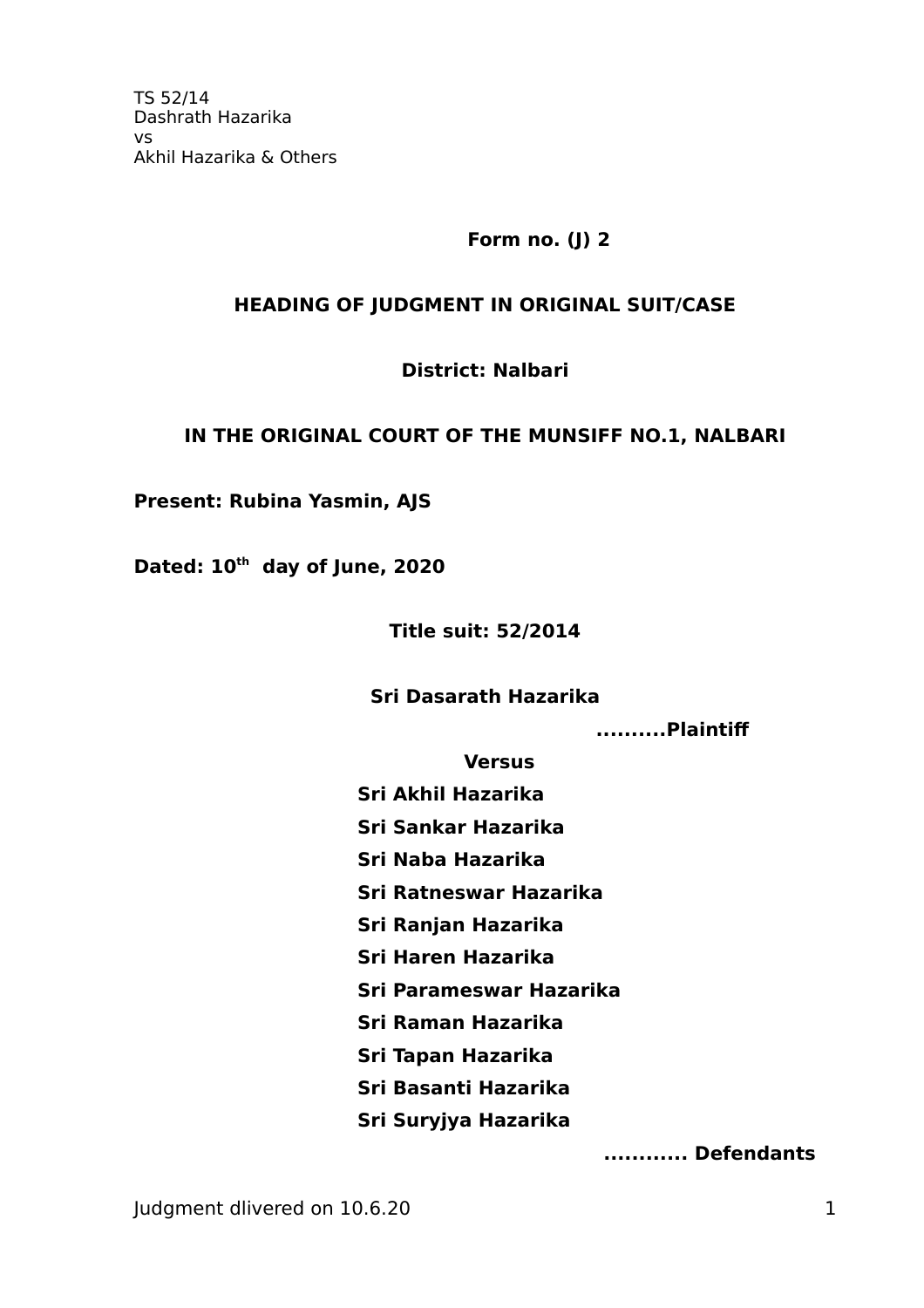This suit case coming on for final hearing on the  $10<sup>th</sup>$  day of June, 2020 in the presence of:

| Mr. Manabendra Sarma | ------- Advocate for the Plaintiff  |
|----------------------|-------------------------------------|
| Mr. Kamal Talukdar   | -------- Advocate for the Defendant |

And having stood for consideration to this day, the court delivered the following judgment:

# **JUDGMENT**

This is a suit for declaration, recovery of Khas possession and consequential relief.

1. The plaintif's suit in brief is that, a plot of land measuring 2 bigha 1 katha 15 lechas in KP Patta no. 280 Dag no. 22 was inherited by plaintiff from his father. He stated that his father died in the year 1966, since then present plaintif is possessing the same land. He stated that since 1966 he has been cultivating the suit land. On 12.8.13 the defendant no. 1 and 2 forcefully entered into one part of the schedule 'A' land shown in the schedule 'B' of the plaint measuring 6 kathas which is a suit land. On enquiry defendant no. 1 and 2 answered that they have purchased the suit land from defendant no. 3-10. As plaintif was peacefully enjoying the suit land, he did not search for any documents and record. Later when he searched for the same, he found in Jamabandi that defendant 1 and 2 has no purchase record from any body else. But it was seen that father of defendant no. 3 late Naren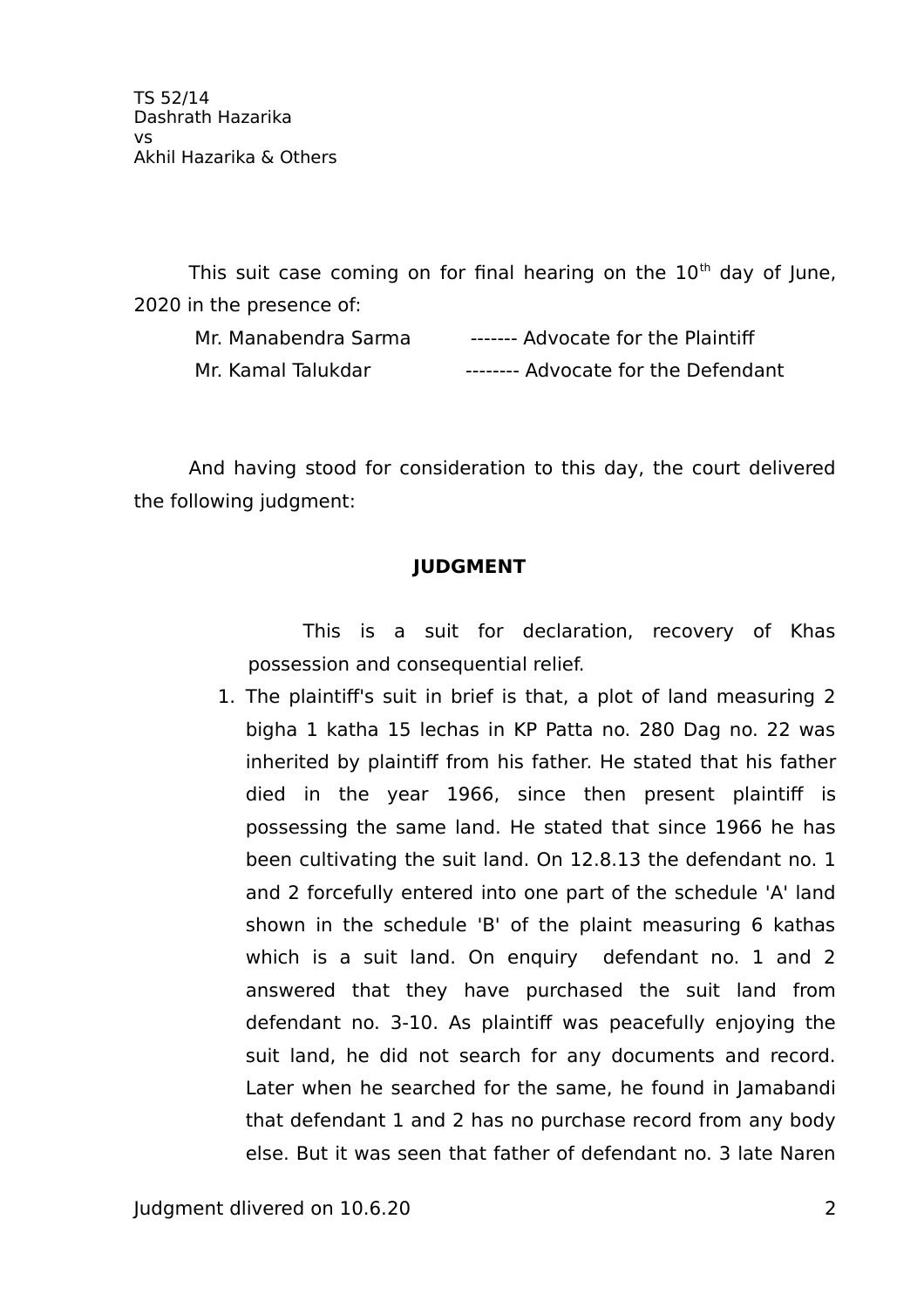Hazarika and predecessor of def 4- 10 got their name mutated in 1983 in place of plaintif's father on the strength of sale deed. Late Naren Hazarika and late Dharo Hazarika were paternal uncle of the plaintiff. Plaintiff further stated that his father never sold any land to predecessor of defendant no. 3- 10. He alleged that predecessor of defendant no. 3-10 illegally mutated their names. He stated that the defendant are now threatening to dispose the plaintif from rest part of the schedule 'A' land after dispossessing from schedule 'B' land. Hence, the plaintiff has filed this suit praying for declaration of his right, title and interest over schedule 'A' land and Khas possession over schedule 'B' land by evicting the defendant.

- 2. Persuant to receipt of summons defendants appeared and submitted W/S jointly.
- 3. Defendants denying the allegations of plaintif stated that plaintif is not the only heir of late Haricharan Hazarika. Surjya Hazarika is another son of late Haricharan Hazarika. He further stated that father of plaintif late Haricharan Hazarika disposed 2 bighas 1 katha 16 lechas of land in the year 1983 in favour of defendant no. 3-9 and husband of defendant no. 10 by relinquishing his right, title and interest in the Chitha. He further stated that defendant no. 3-9 and husband of defendant no. 10 got their names mutated by virtue of purchase and since 1983 it has been in possession of the predecessor of defendant no. 3-10 and after the death of their predecessor, the contesting defendant has been possessing the same. The land possessed by predecessor of defendant no. 3 described in schedule 'Ka' in W/S and land possessd by predecessor of defendant 4-10 is the schedule 'Kha' of W/S.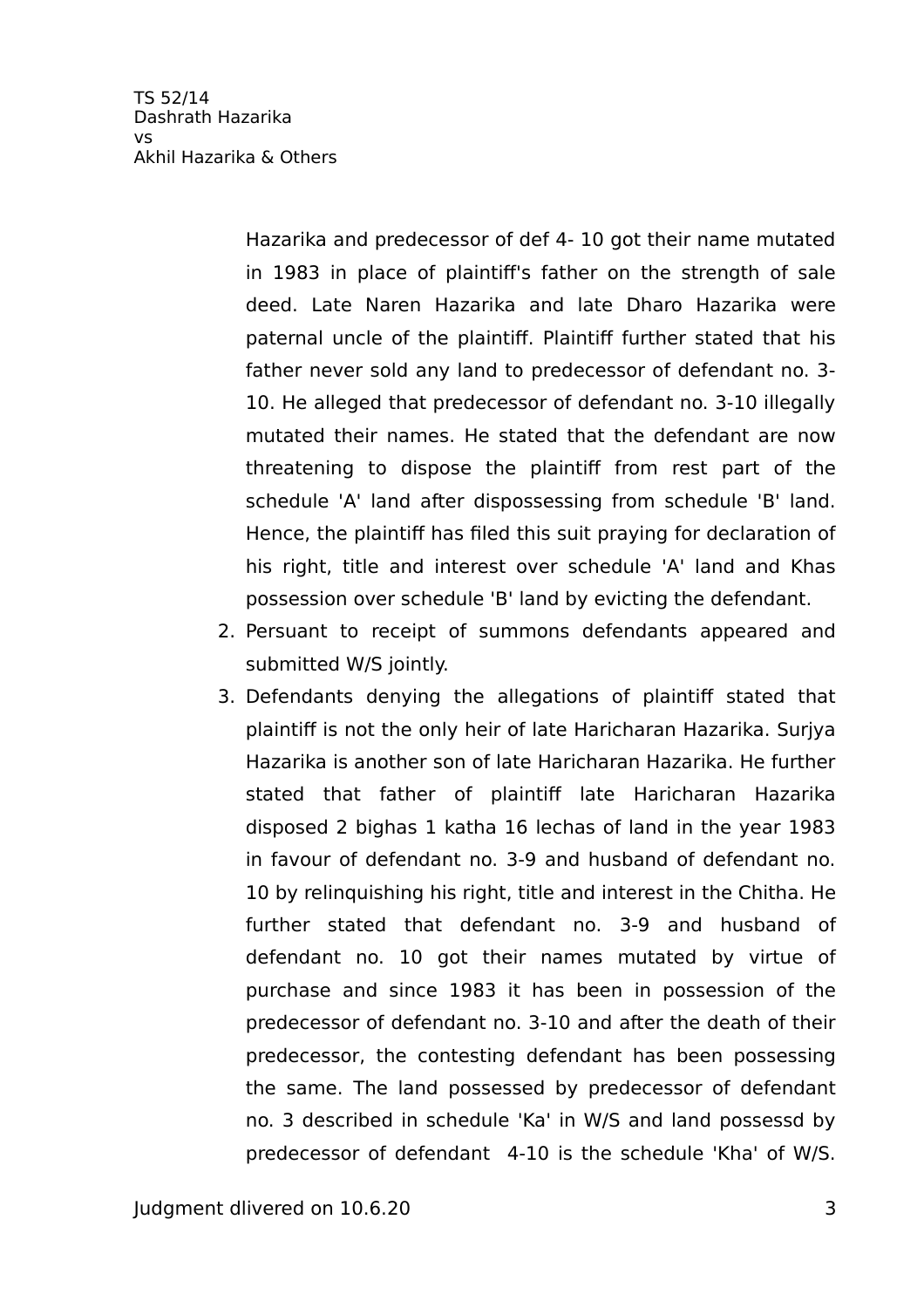> Subsequently, defendant no. 3 who is son of late Naren Hazarika sold 'Kha' schedule land to defendant no. 1 by registered sale deed. They also stated that land in 'Ka' and 'Kha' schedule was originally cultivable land where the predecessor of defendant no. 3-10 cultivated the same and defendant no. 1 also cultivated the land of 'Ka' schedule for about 10 years prior to purchasing the same on 'Adhi Sukti'. After purchasing the land defendant no. 1 dug a tank covering about 2 kathas 10 lechas in his purchased land and planted various trees. The land mentioned in 'Kha' schedule has been in possession of predecessor of defendant no. 4-10 since 1983 and after the death of their predecessor, they got their names mutated by right of inheritance. Defendants further stated that plaintif with the help of some other men trespassed into 'kha' schedule land and dispossessed defendant no. 4-10 from the said land. Hence, defendant no. 4-10 prayed for recovery of possession of the 'Kha' schedule land by evicting plaintif by way of counter claim.

4. The plantif further submitted W/S against counter claim stating that his father died in 1966 and disposal of the land by some man in the year 1983 is impossible. He further stated that defendant no. 1 and 2 never revealed the purchasing detail i.e. Deed number, permission number, execution place and date. He further stated that the purchaser (defendant no. 1 and 2) believed defendant no. 3-10 and their predecessor as real purchaser of schedule 'A' land but said predecessor are neither purchaser of the sale deed nor the present defendant 3-10 has acquired their rights over the same by way of inheritance.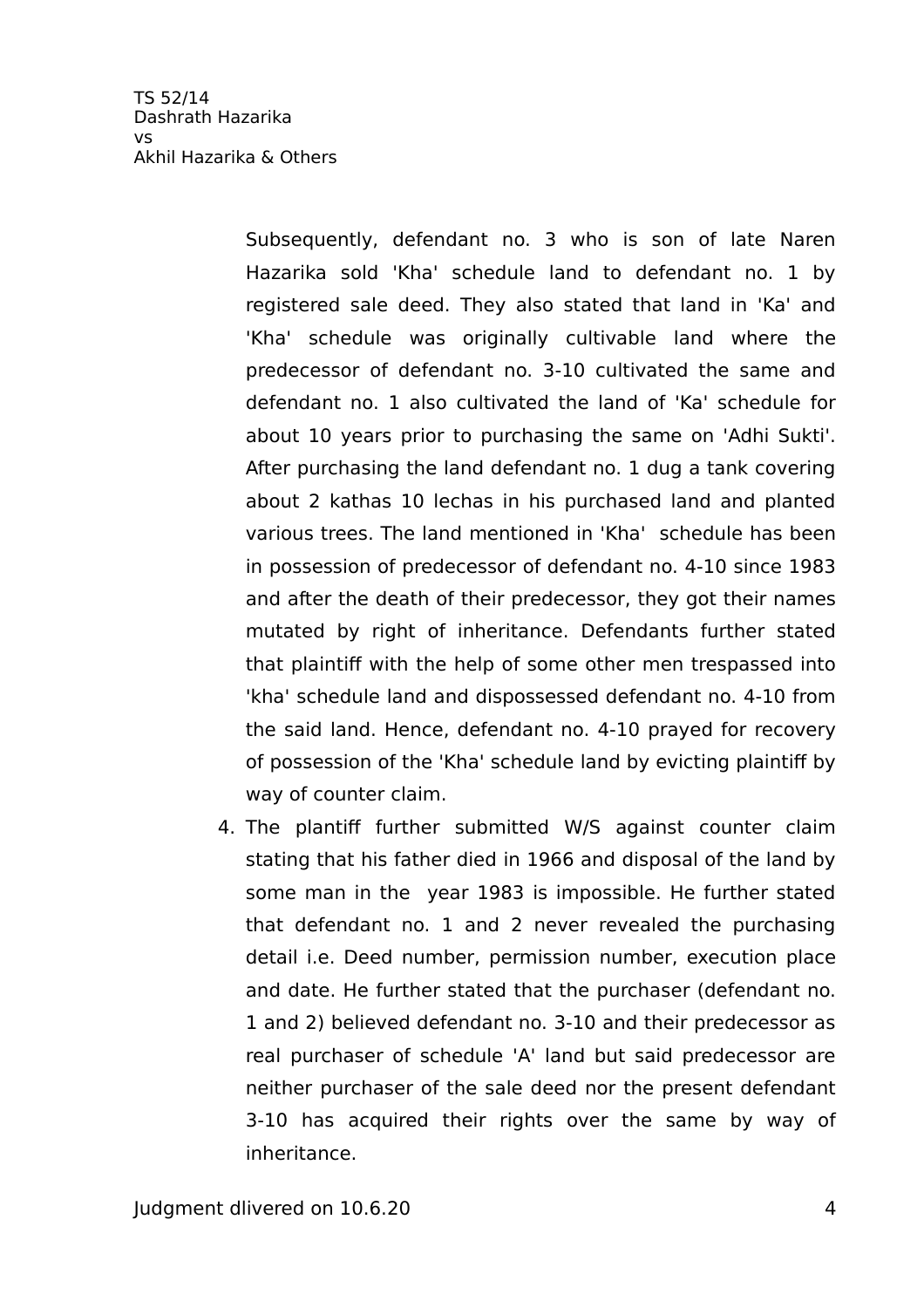### **ISSUES FRAMED**

- 5. Considering rival pleadings my learned Predecessor framed following issues in this suit:
	- 1. Whether there is cause of action for the suit?
	- 2. Whether suit is barred by the laws of limitations?

3. Whether the suit is bad for non-joinder of necessary parties?

4. Whether the plaintiff is possessing the schedule 'A' land since 1966?

5. Whether the father of the plaintif disposed of the schedule 'A' land in the year 1983 and since then it was under the possession of the predecessor of defendant no. 3 and defendant no. 4 to 10 and after the death of their predecessor the contesting defendants has been possessing the same?

6. Whether the defendant No. 1 & 2 forcefully entered into schedule 'B' land on 12.08.13 dispossessing the plaintif?

7. Whether the plaintif has right, title and interest over the land described in the schedule 'A'?

8. Whether the defendant no. 4 to 10 have right, title and interest over schedule 'Kha' by right of inheritance?

9. Whether plaintif is entitled to any decree as prayer for?

10. Whether the defendant No. 4 to 10 are entitled to any relief as prayed for?

11. To what other relief(s), the parties are entitled to?

6. The plaintif has submitted evidence of 3 Pws and exhibited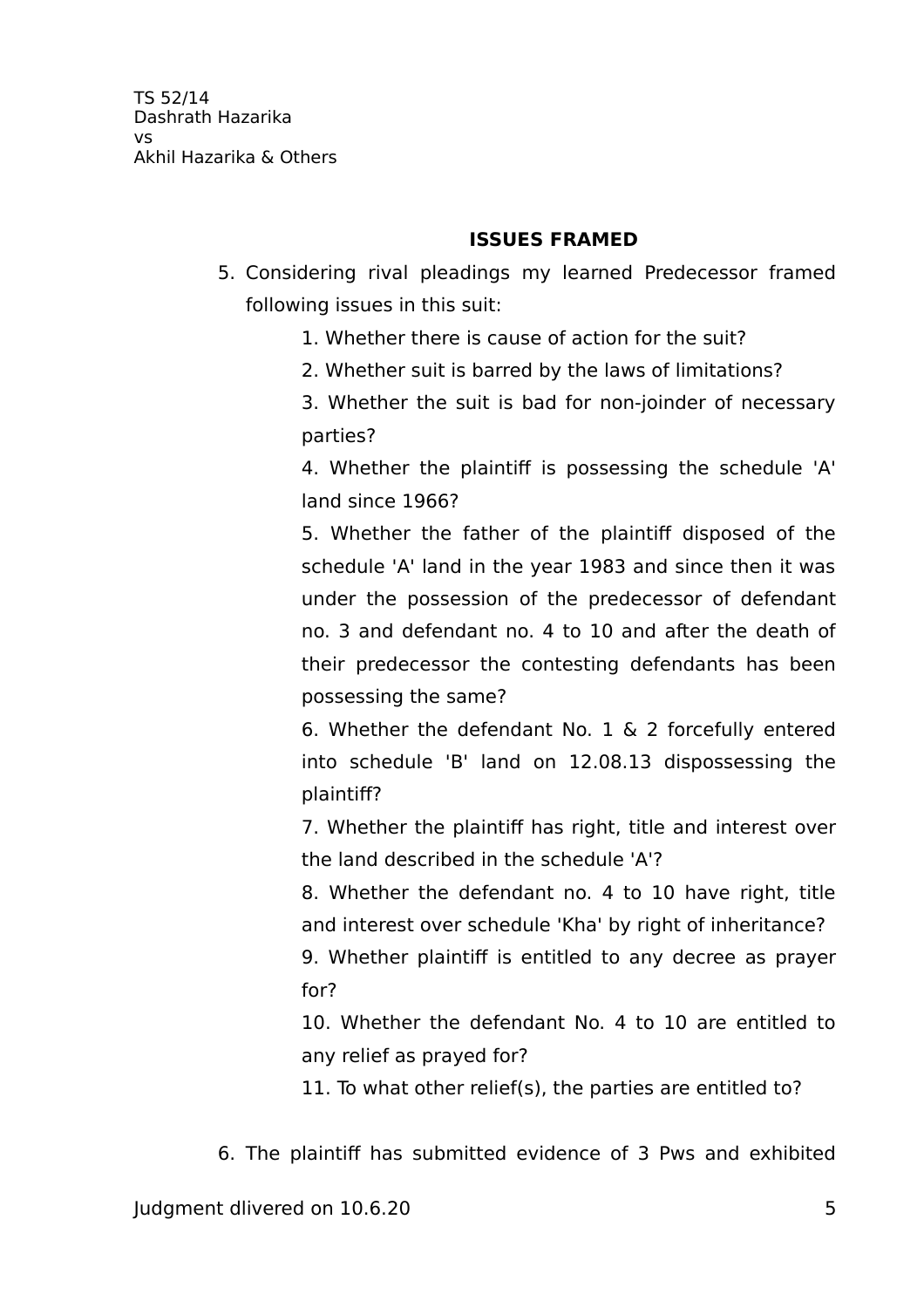other relevant documents. On the other hand, defendant has submitted evidence of 5 Dws and also exhibited documents to establish their claim.

- 7. I have heard argument for both sides. Both sides have also submitted the written argument.
- 8. Now let me decide the case in hand issue wise analysing the materials placed before me.

## **ISSUE NO. 1:**

### Whether there is cause of action for the suit?

The plaintiff has filed this suit for declaration of right, title and interest and recovery of Khas possession in the suit land. He in his plaint has stated that he has acquired the suit land by way of inheritance after death of his father and since then, he has been possessing the said land. On 12.8.13 defendant No. 1 and 2 dispossessed him from a portion of the said land. Defendant on the other hand contended that plaintif's father has already dispossessed the suit land to predecessor of defendant no. 3- 10 by way of sale and since then, they are in possesion of the same and after their death, present defendant no. 3-10 are possessing the same by virtue of inheritance. Further, after acquiring title of the suit land defendant no. 3-10 has sold the suit land to defendant no. 1 and 2 by way of sale deed.

Considering the rival pleadings between the parties, it is found that that there is cause of action for filling of this suit and hence the plaintif has right to seek relief against defendant.

## **ISSUE NO. 2:**

### Whether suit is barred by the laws of limitations?

Defendant has stated in his plaint and in his W/S, but has failed to show as to how suit is barred by law of limitation. On perusal of the plaint,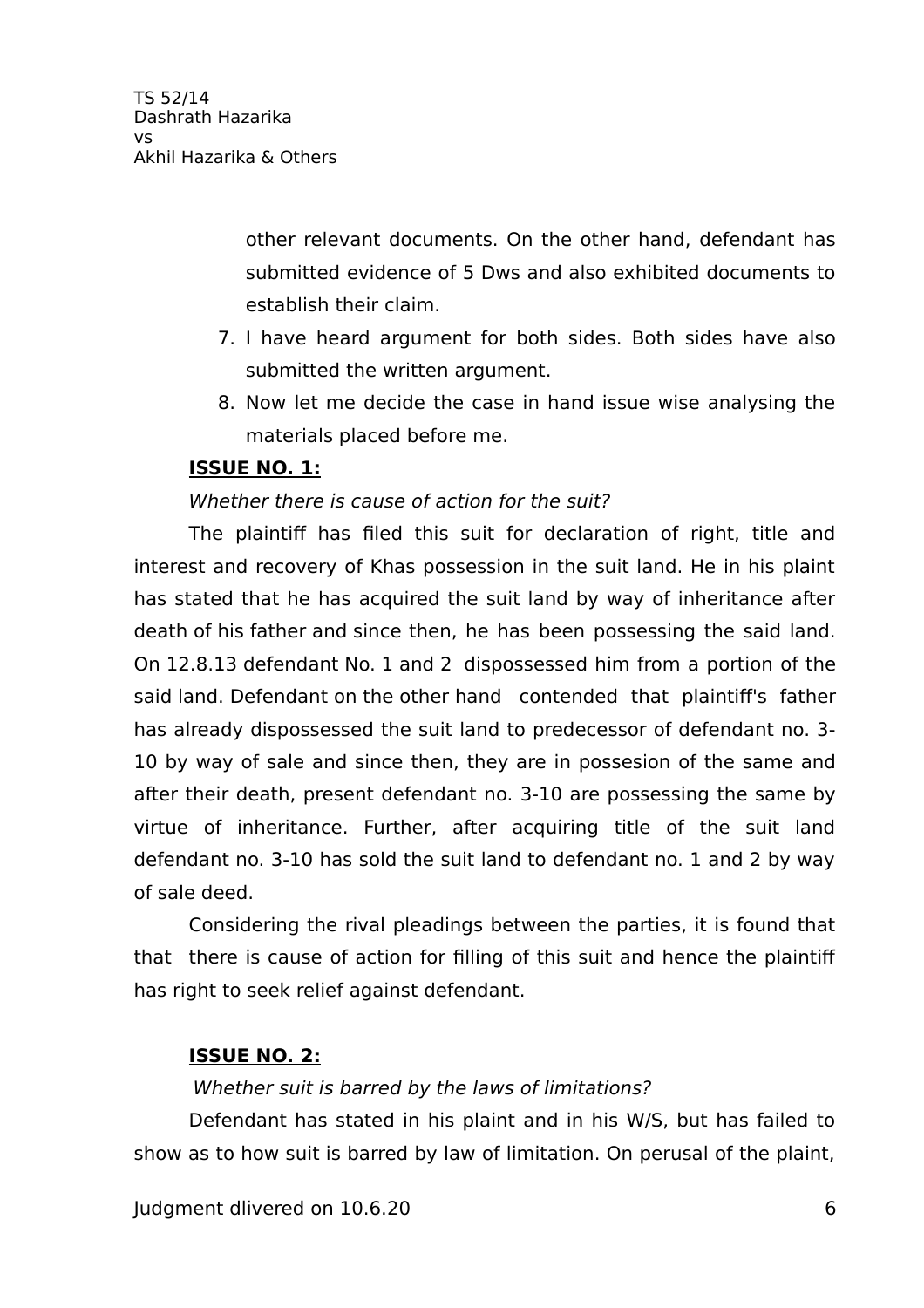it is seen that plaintiff was allegedly dispossessed from the suit land on 12.8.13 and he has filed the case on 11.4.14 hence suit is well within the period of limitation. Therefore, this issue is decided in favour of plaintif.

### **ISSUE NO. 3:**

Whether the suit is bad for non-joinder of necessary parties?

Defendants in their W/S have stated that plaintiff is not only legal heir of late Haricharan Hazarika, Surja Hazarika is another son of late Haricharan Hazarika, but he was not impleaded in the suit. Plaintif on receipt of W/S has impleaded Surja Hazarika as defendant no. 11. Therefore, the suit cannot be said bad for non-joinder of necessary parties.

### **ISSUE NO. 7**

Whether the plaintiff has right, title and interest over the schedule "A" land?

Plaintif in his plaint and evidence on affidavit affirmed that he has acquired the suit land by way inheritance after the death of his father Late Haricharan Hazarika in the year 1966. He has submitted the Jamabandi of the suit pata as Exhibit 1 showing his mutation over the sschedule A land by way of inheritance. Defendant has also admitted in his written statement that the suit land was disposed of by the plaintif's father to the predecessor of defendant 3-10 meaning thereby, the fact that the real owner of the suit land was the father of plaintif is admitted. However, defendant no. 3-10 has contended that plaintif's father in the year 1983 has disposed of the suit land to the predecessor of defendant no. 3-10 by way of sale deed and later their predecessor got their name mutated over said land. Hence the burden shifts on the defendant to establish that the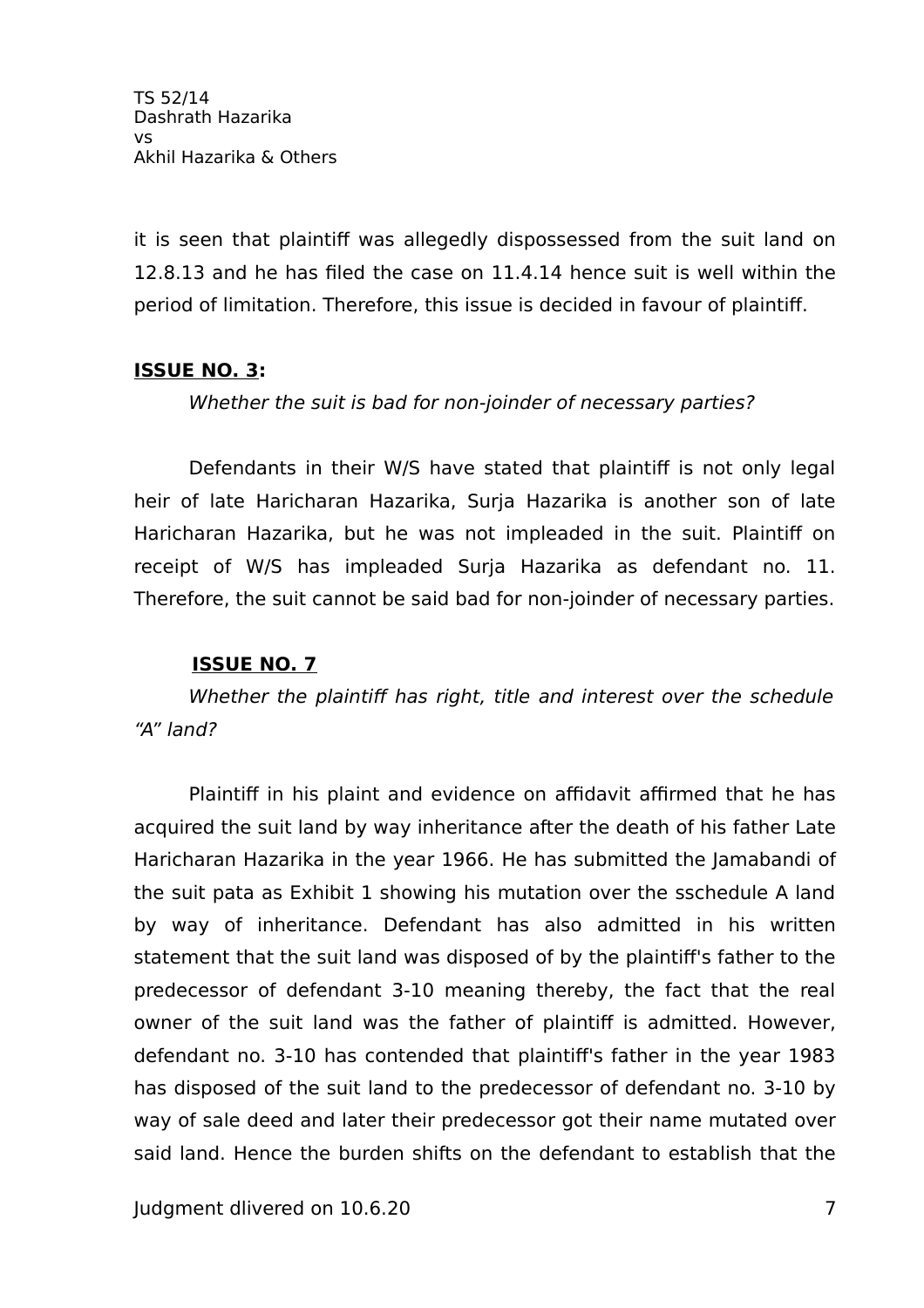suit land was sold by plaintif's father to their predecessor. However, defendants have failed to furnish any sale deed which could support the title of their predecessor to the suit land.

Learned counsel for the defendant in his argument and Written statement has raised a point that plaintif in Para 6 of the plaint has admited the fact of disposal of land by his father to the predecessor of defendant no. 3-10. Para 6 of the plaint is quoted below:

"Plaintiff was astonished to see in Jamabandi that defendant no. 1 and 2 have no purchase record from anybody else. But interistingly it is seen that father of defendant no. 3 have got their name mutated in the year 1983 in place of the plaintiff on the strength of sale deed and on the total land of the father of the plaintiff."

On bare perusal of the said para it can be understood that the plaintif has not admitted the disposal of the suit land by his father to predecessor of defendant no. 3-10. He has only mentioned that he was surprised to see in Jamabandi that in the year 1983 predecessor of defendant no. 3-10 got their name mutated over his father's land. Plaintif has stated only what he has seen but has not admitted it to be true.

Moreover, plaintiff has stated that his father has died in the year 1966 and hence the said person cannot dispose of the suit land in the year 1983. Interistingly, defendant side has never raised any objection with regard to the year of death of the plaintif's father. Moreover, plaintif has submitted one revenue receipt of 1975 as Ext. 2 which shows that father of plaintif is recorded as "Late" Haricharan Hazarika meaning thereby Haricharan Hazarika was a dead person in the year 1975. Defendant has also not raised any objection in respect of said exhibit during evidence or at any other time of the trial. Therefore, disposal of the suit land by the father of plaintif in the year 1983 as averred by defendant cannot be accepted. Moreover, only mutation over any land cannot confer any right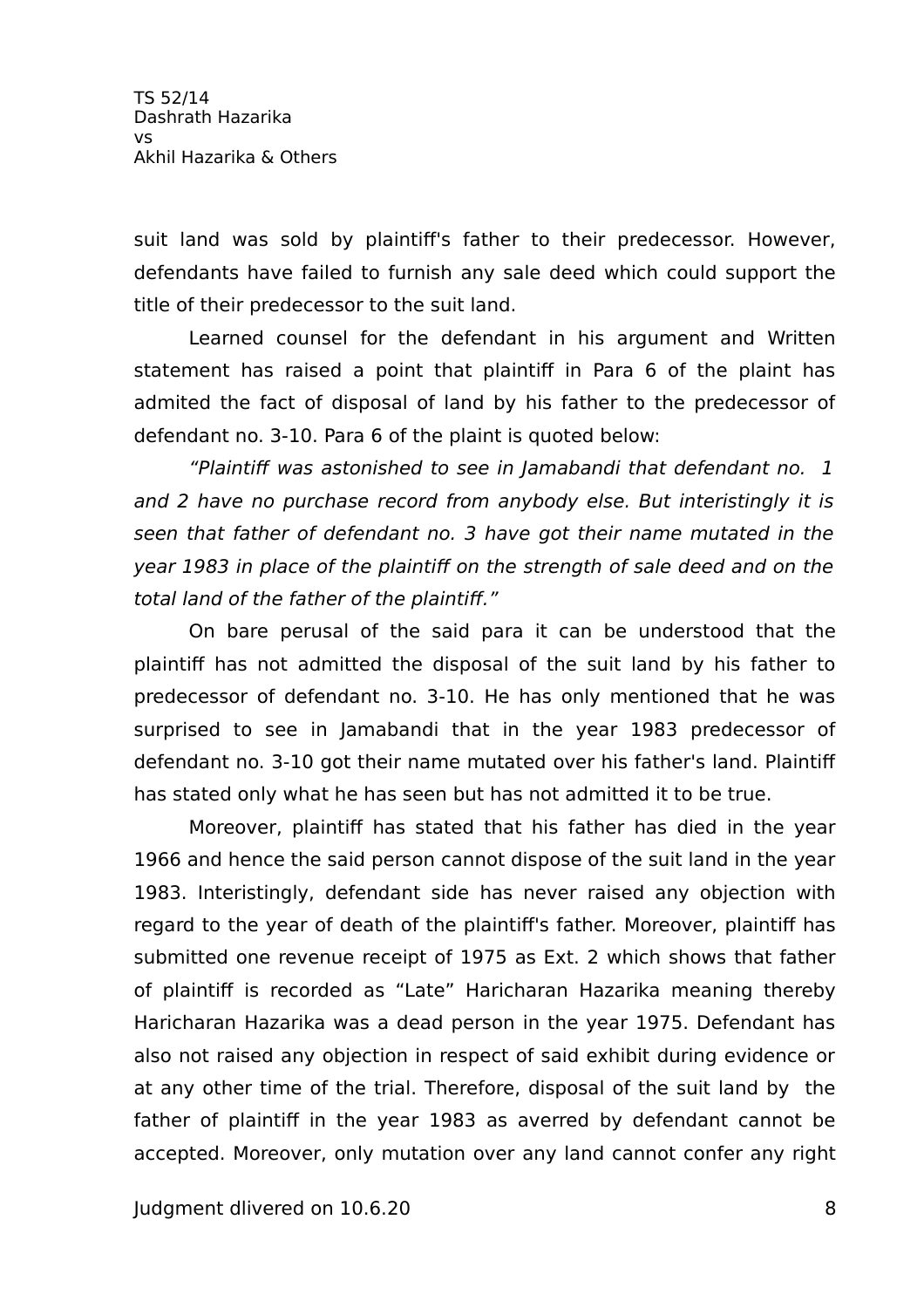and title in respect of said land unless the title is conferred by any deed of conveyance. Though defendant has stated that the land was disposed of by sale but mere saying would not suffice as he has failed to furnish the sale deed which could prove their predecessor's title to the suit land. Thus, absence of any evidence which could suggest that predecessor of defendant no. 3-10 were conferred with the title by any deed of conveyance, hence title of the said land by way of inheritance cannot be vested upon the present defendant. On such circumstances as the defendant has failed to establish his plea and discharge his burden of proof, preponderance of probability suggests that plaintiff has right, title and interest over the suit land.

Hence the issue is decided in favour of plaintif.

## **ISSUE NO. 8:**

Whether the defendant no. 4 to 10 have right, title and interest over schedule 'Kha' by right of inheritance?

Defendant has averred in written statement that father of the plaintif has transferred the land mentioned in "Ka" and "Kha" schedule of written statement to the predecessor of defendant no. 3 to 10 by way of sale deed and later they got their name mutated and after their death present defendant no. 3 to 10 was vested with the right, title and interest over the same by virtue of right of inheritance. Later defendant no. 3 sold the "Ka" schedule land to defendant no. 1 and 2 and rest defendants no. 4 to 10 are in possession of the "Kha" schedule land.

It is already discussed in the aforesaid Issue No. 7 that predecessor of defendant no. 3-10 was not conferred with the title to the suit land by father of the plaintiff who was the real owner. As the predecessor of defendant no. 3 to 10 was not conferred with the perfect title hence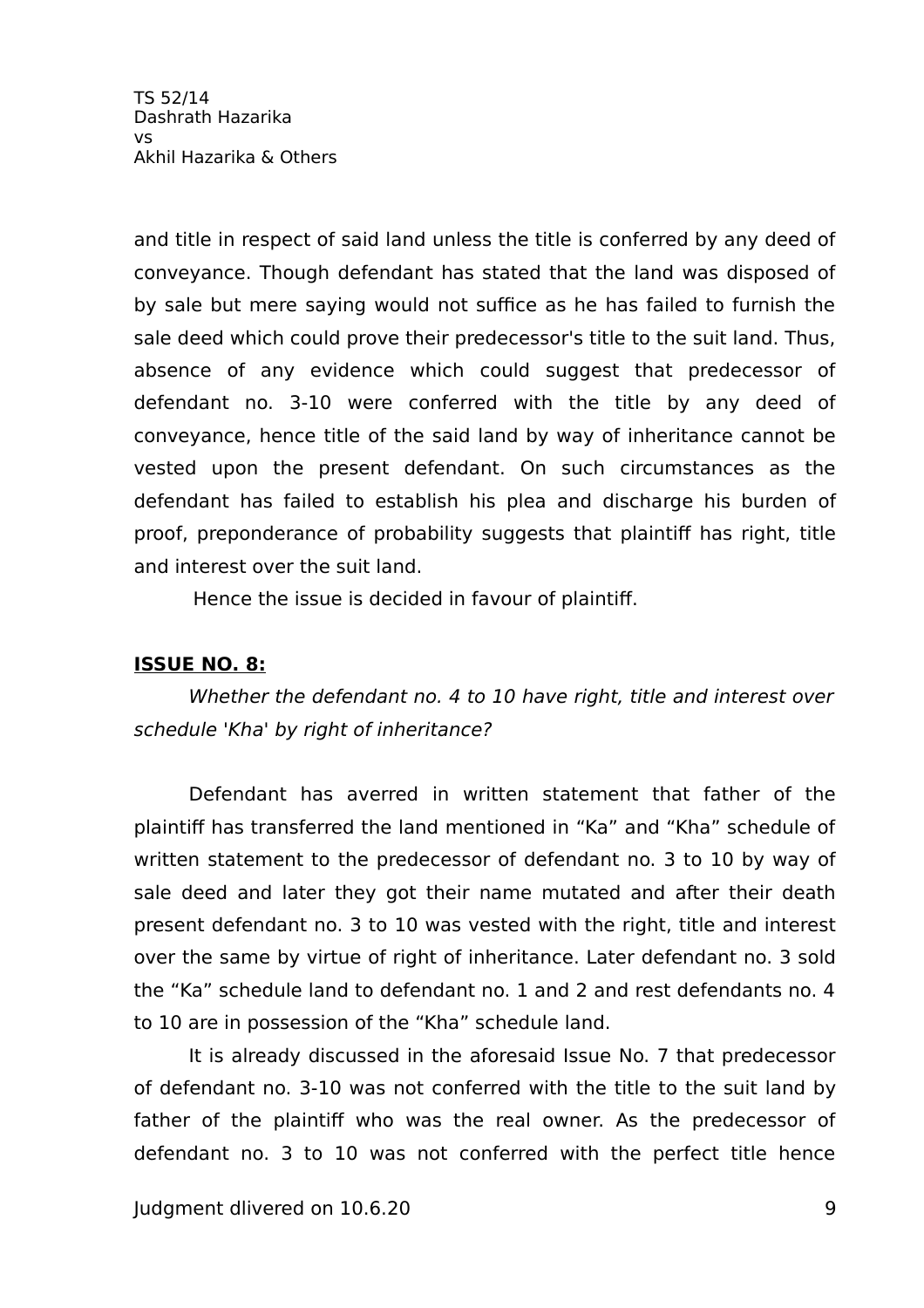present defendant no. 3-10 also cannot be said to have acquired right, title and interest over the schedule "Kha" land in the written statement by right of inheritance.

Hence the issue is decided against the defendant.

## **ISSUE NO. 5**

Whether the father of the plaintiff disposed of the schedule 'A' land in the year 1983 and since then it was under the possession of the predecessor of defendant no. 3 and defendant no. 4 to 10 and after the death of their predecessor the contesting defendants has been possessing the same?

Defendant has stated that after disposal of the suit land in 1983 by the father of the plaintif their predecessor have been in possession till their lifetime and thereafter the present defendant were in possession. It is already discussed in issue no. 7 that the father of the plaintif has not transferred his title over the land to the predecessor of defendant no. 3 – 10 and hence no titile confers upon the present defendant no. 3- 10 by right of inheritance. As the present defendant has no right title and interest over the suit land hence mere possession cannot confer any title to them as their predecessor had not acquired any title over the same. Further defendants have not claimed title by adverse possession but through sale deed. In absence of any sale deed their title cannt be established, hence the defendants cannot claim title over the suit by mere possession. Furthermore, the Dws have only stated about the possession of the B schedule land by Defendant no. 1 Akhil Hazarika after his purchase. Mere saying that def 4-10 have been in possession of the "kha" schedule land would not suffice without any piece of evidence to prove their title.

Therefore the issue is decided against the defendant.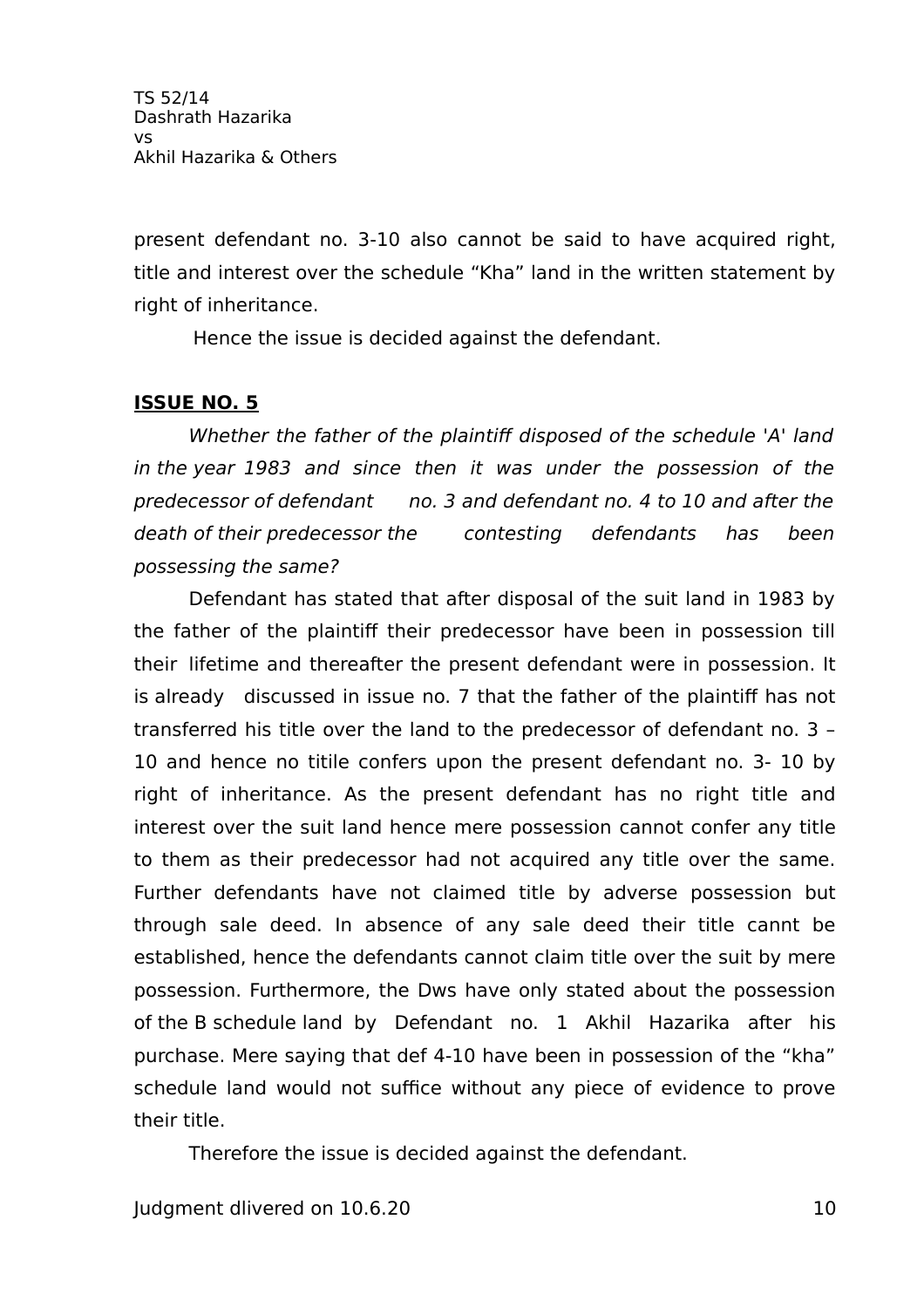#### **ISSUE NO.10**

Whether the defendant No. 4 to 10 are entitled to any relief as prayed for?

Defendants in their counter claim prayed for declaration of right, tittle over "kha" schedule land by right of inheritance and for khas possession in respect of the said land by evicting plaintif. But as defendants have failed to prove their titlle to the suit land hence they are not entitled to any relief as prayed for.

Hence the issue is decided against the defendant.

#### **ISSUE NO. 4 & 6**

Whether the plaintiff has been in possession of the schedule A land since 1966?

Whether the defendants no. 1& 2 forcefully entered into the schedule B land on 12.08.13 dispossessing the plaintiff?

It is already decided defendants have no right, title and interest over the suit land and that mere possession does not confer them any title and that plaintif has established that he has acquired his title over the said A schedule land by right of inheritance.

Ld. Counsel for the Defendant argued that the possession of the suit land by defendant no. 1 is established from the evidence of Dws. But evidence of Dws only depicts that defendant no. 1 has constrcuted a tank and grown tress after his purchase which is the plaintif's case. This could not prove otherwise that plaintif was not in possession of the schedule A land since 1966. Hence preponderance of probabilty goes to show that plaintif has been in possession of the said land since 1966.

It is an admitted position that Defendant no. 1 & 2 has purchased the B schedule in plaint (ka schdule in the written statement) from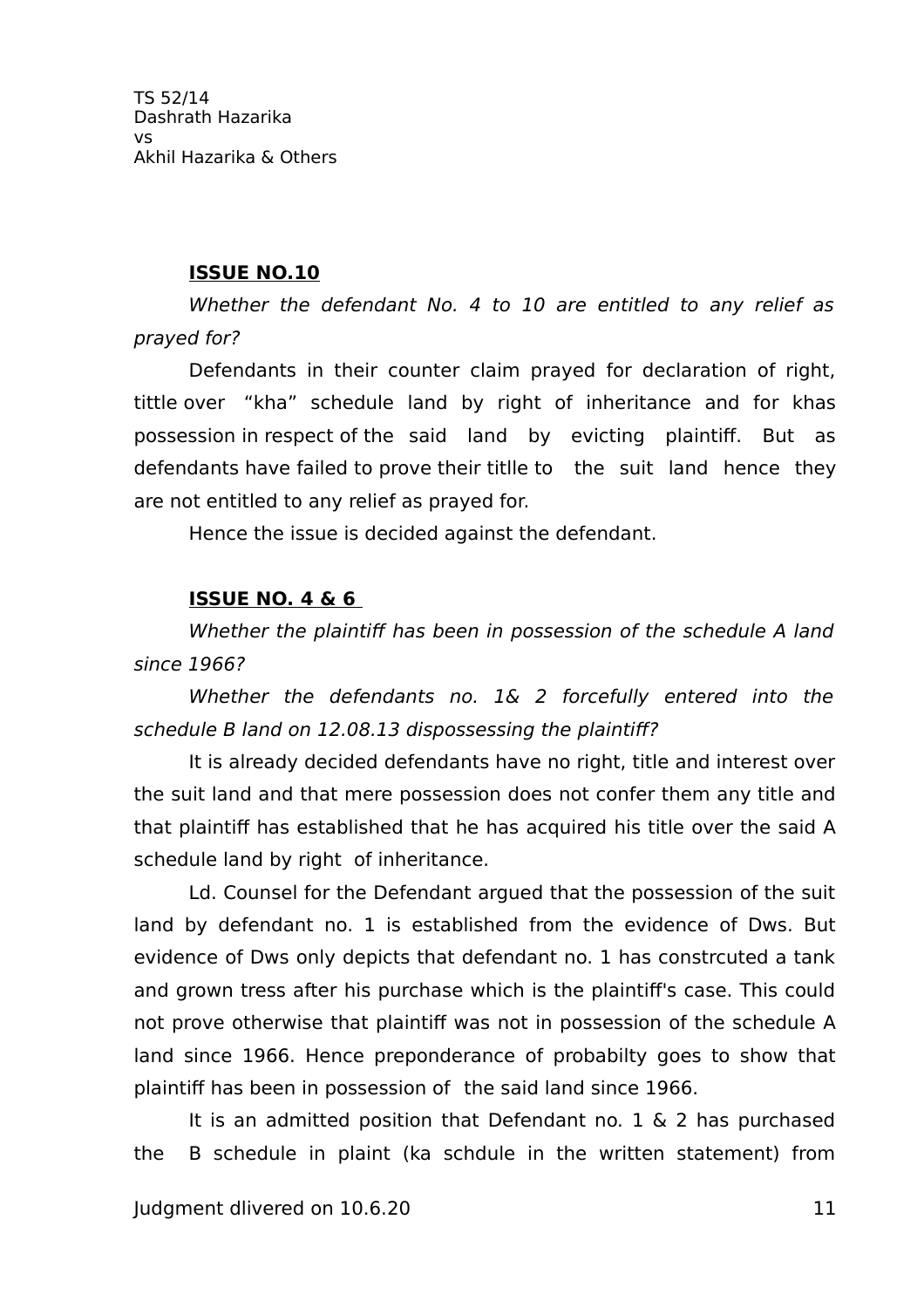defendant no. 3 and entered into the land and dug a pond and also has grown trees in the said land. As the vendor ( defendant no. 3 ) had no perfect title to the suit land therefore no title can be transferred subsequently to the vendee( defendant no. 1 & 2). When defendant 1 & 2 has not been conferred any title hence he entering into the B schedule land cannot be termed as legal and hence plaintiff is said to have dispossessed from the B schedule land which forms a part of schedule A land.

Hence both the issues are decided in favour of the plaintif

## **ISSUE NO. 9 & 11**

Whether plaintiff is entitled to any decree as prayer for? To what other relief(s), the parties are entitled to?

Plaintiff has claimed for declaration of right, title and interest over the schedule A land and khas possession over schedule B land. He could establish that he has acquired right title and interest over the schedule A land by right of inheritance and that defendant no. 1 & 2 having no right title over the schedule B land forming a part of schedule A, entered into the same and dispossessed plaintif from the same. Hence plaintif is entitled to the decree as prayed for.

### **Order**

In view of the discussions made above the plaintiff suit is decreed on contest with cost. Plaintif is entitled to the declaration of right, title and interest over the schedule A land and he is also entitled to the recovery of khas possession of schedule B land by evicting the men and materials of defendants from the same. Defendants are also restrained from entering into the suit land. Defendants could not establish their claim as mentioned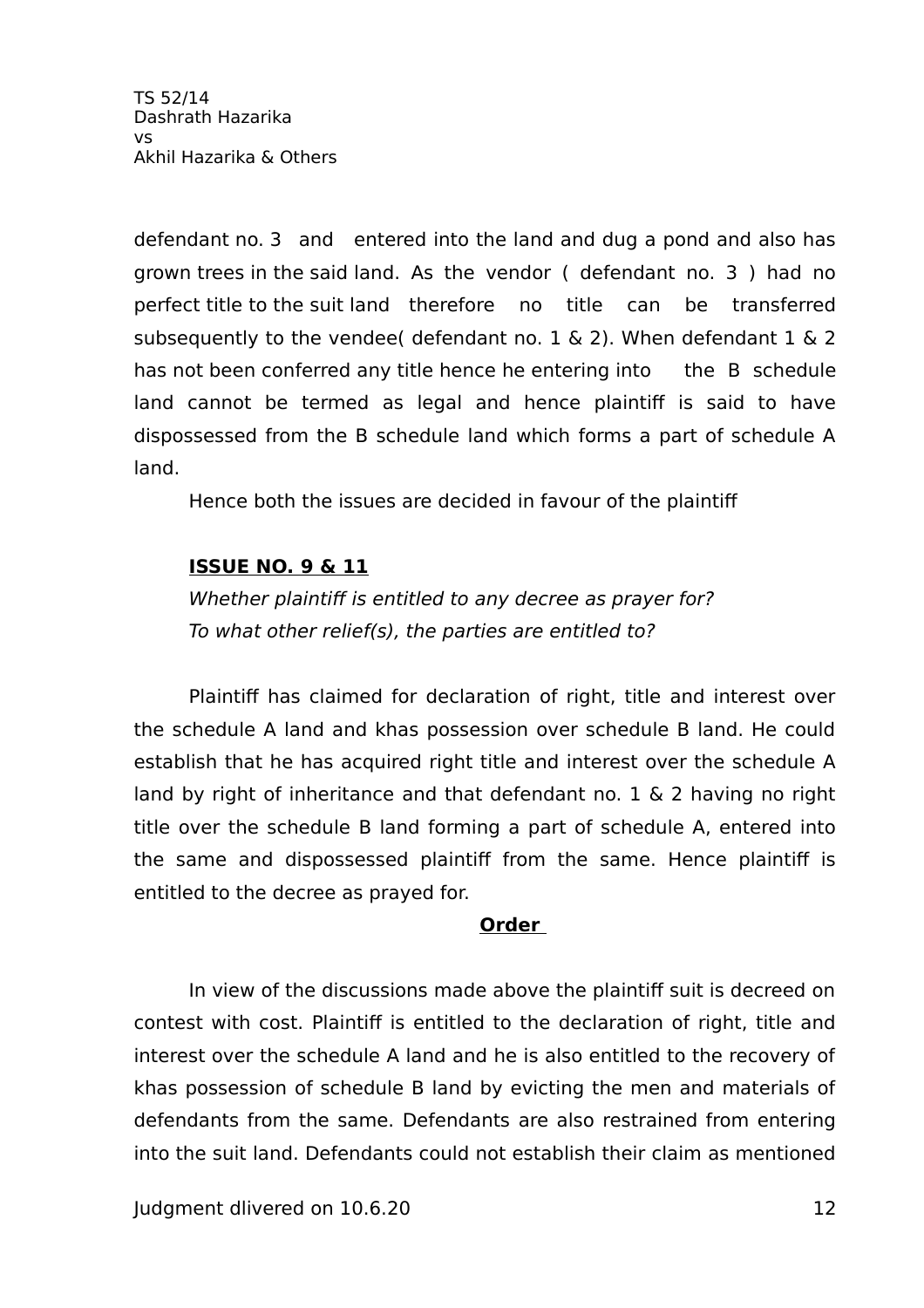in counter claim and as such their counter claim is dismissed.

Prepare a preliminary decree accordingly.

Given under my hand and seal of this court on this  $10<sup>th</sup>$  day of June 2020.

Munsiff No. 1 Nalbari

## **Appendix**

# **Plaintif's Witness**

- 1. PW 1 Dasarath Hazarika
- 2. PW 2 Kalpa Hazarika
- 3. PW 3 Dalaram Das

# **Plaintif's Exhibits**

- 1. Exhibit 1 Jamabandi
- 2. Exhibit 2 & 3 Revenue Receipt

# **Defendant's witness**

- 1. DW 1 Naba Hazarika
- 2. DW 2 Dwipen Hazarika